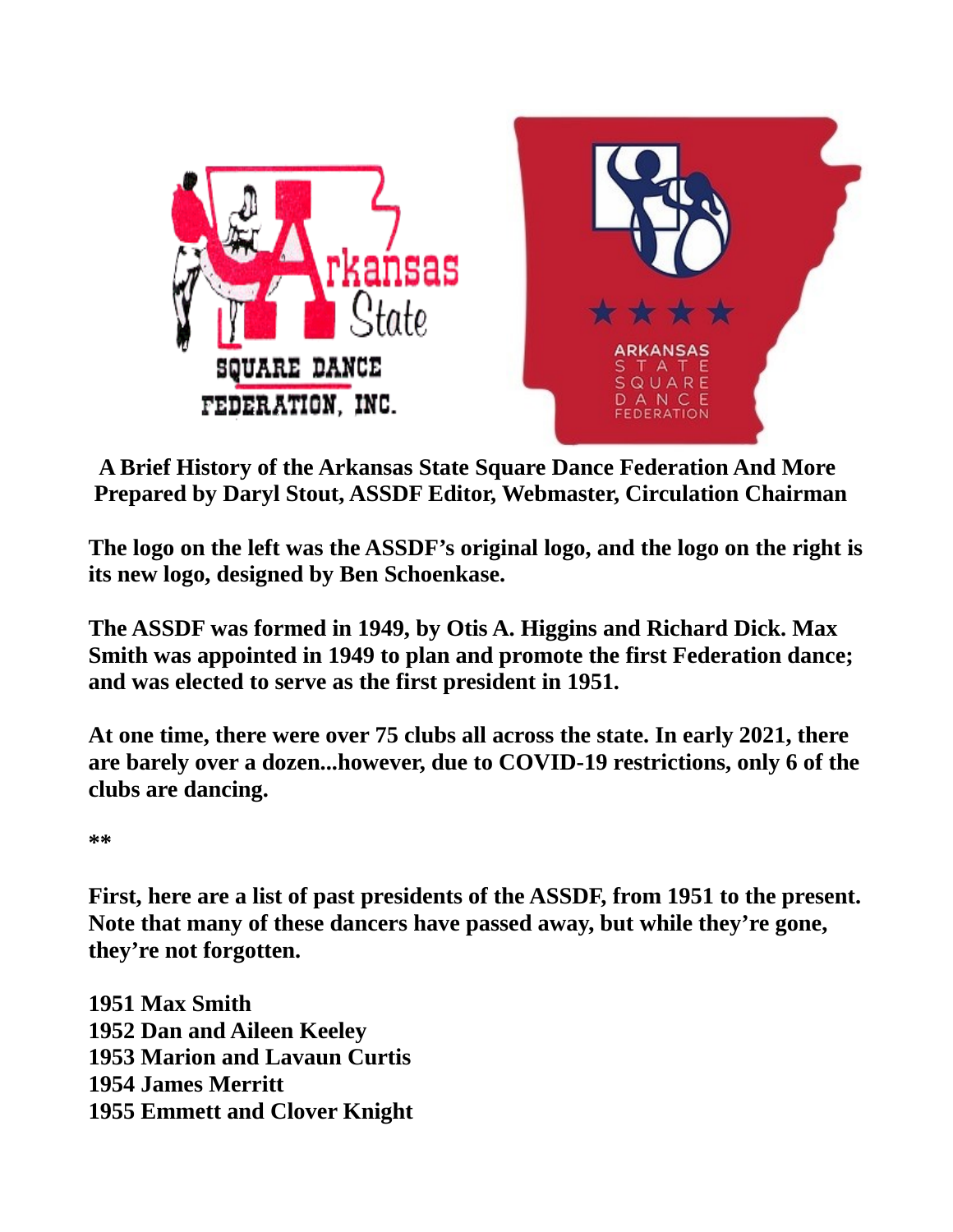**1956 Jimmie and Helen Straughan 1957 Gerald and Patsy Schroeder 1958 Fred and Sarah Loescher 1959 Joe and Connie Buddenburg 1960 Tebe and Mary Little 1961 Jerry and Judy McKissack 1962 Lloyd and Hazel Wilson 1963 Ken and Jean Golden 1964 Bill and Jean Massey 1965 Ray and Shirley Wheelington 1966 Mike and Dot Kuykendall 1967 Harold and Sammy Woolverton 1968 Earnest and Florine Floyd 1969 Bud and Carolyn Pearrow 1970-1971 William and Jeanette Lisko 1972 Jerome and Delores Nunnally 1973 Ronnie and Gretchen Watson 1974 Raymond and Juanice Jones 1975 Percy and Virginia Vining 1976 Birkett and Barbara Wylie 1977 Tom and Pauline Phillips 1978 Emery and Linda Railey 1979 Ralph and Evelyn Firsick 1980 Warren and Beverly Rodgers 1981 Howard and Lorraine Backus 1982 Morris and Brenda Russell 1983 Jim and Carol Francis 1984 C.D. and Carol Williams 1985 John and Leta Porter 1986 Ken and Marge Hazelwood 1987 Joe and Mary Brumett 1988 Al and Pat Virden 1989 Don and Norma Hogue 1990 Jim and Lois Ferguson 1991 Vince and Judy Vinciguerra 1992 Butch and Carolyn Whitten 1993 Gene and Pat Housdan 1994 Bob and Paula Fontaine 1995 Butch and Carolyn Whitten**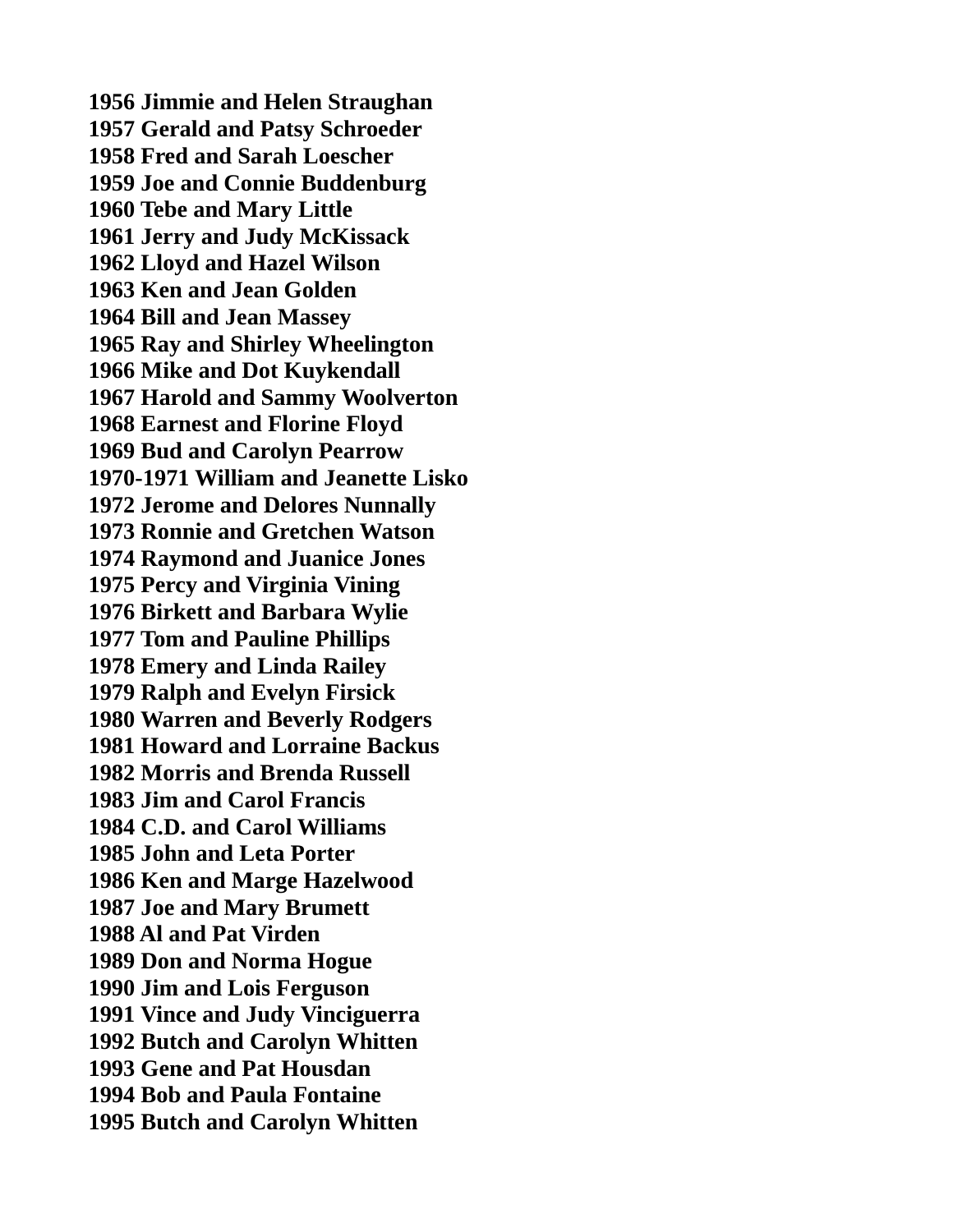**1996 Mark and Bessie Grumbine 1997 Frank and Joyce Taylor 1998 Clyde and Elaine Baum 1999 Billy and Betty Gilliam 2000 Bob and Jean Neidecker 2001 Bob and Edna Johnson 2002 Larry and Fay Echlin 2003 Wayne and Laura Wade 2004 Vince and Judy Vinciguerra 2005 Alvin and Ellen Gentry 2006 Larry and Fay Echlin 2007 Ned and Gert Cole 2008 Art and Lou Watada 2009-2010 Wayne And Lura Wade 2011 Brenda Griffin 2012 Art and Lou Watada 2013 Ted and Phyllis Keeney 2014 Larry And Faye Echlin 2015 Brenda Griffin 2016-2017 Scott And Angela Blackshear 2018-2019 Royce And Cathy Beesley 2020-2021 Ted and Tonia Hofmeister**

**\*\***

**Over the years, The Good Lord has given me the talent to write poetry, and I did the following poems.**

**1) For the ASSDF on its 40th anniversary in 1989. 2) To the late callers J.D. "Pappy" Kerr, and "Wild Bill" Wilder.**

**\*\***

 **"Lordy, Lordy, Look Who's Forty" – Written By Daryl Stout**

**''Lordy, Lordy, Look Who's Forty'', on this great occasion; The one and only Arkansas State Square Dance Federation!!**

**The ASSDF itself, is rich in history;**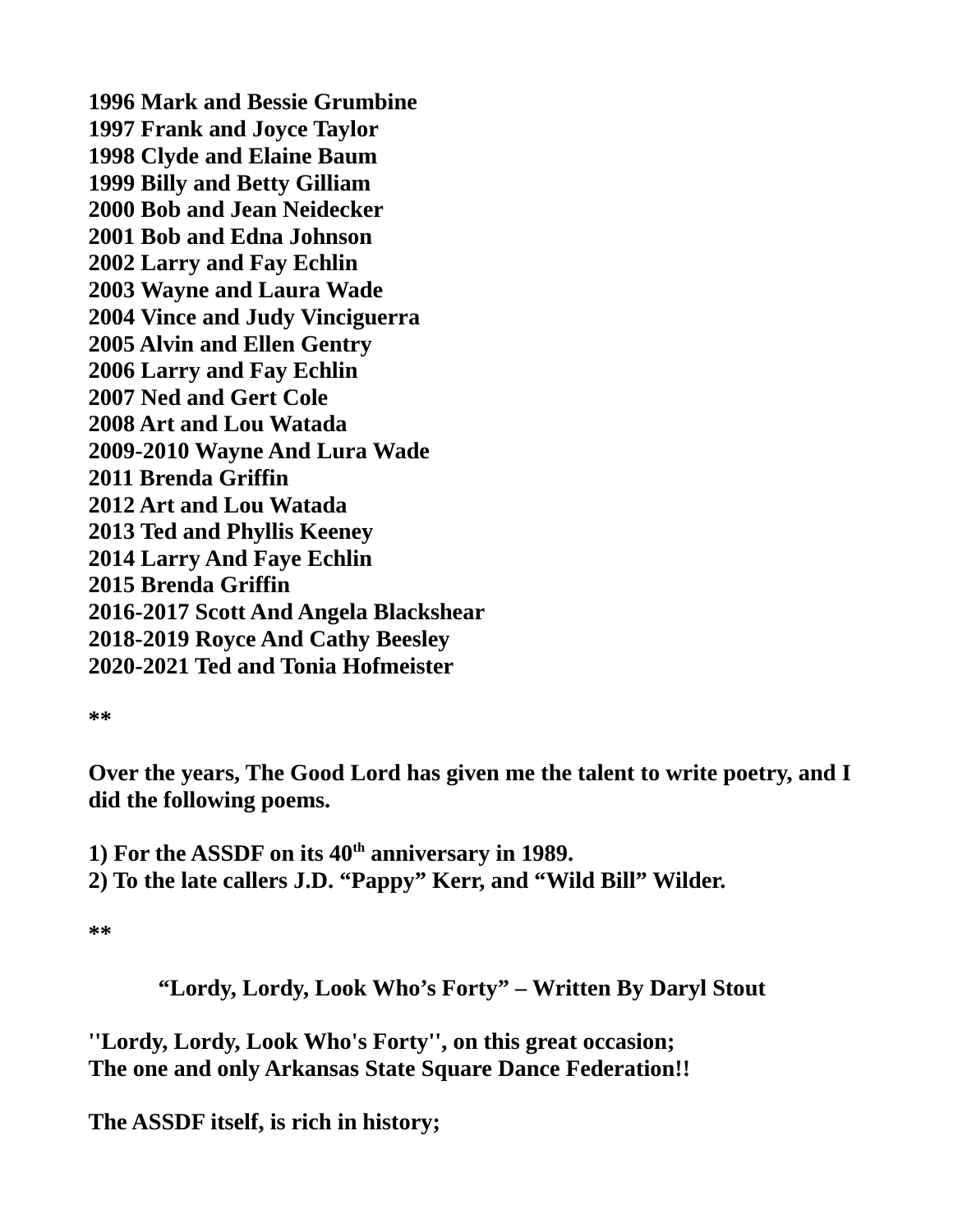**Just like square dancing it promotes for everyone to see.**

**It has changed since it began in 1949, With many dancers taking part through the years of time.**

**From just a few clubs way back then, to many clubs today; Colorful as the falling leaves on an autumn day!!**

**There were many times of happiness, but sometimes, there was pain. But through these struggles, it recovered, to yellowrocks again!!**

**It's news and happenings every month in ''The Modern Square''; With square dance specials all around...the who, the what, and where.**

**The Festival Dance every year, with both squares and rounds; And seeing many friends again, where yellowrocks abound!!**

**And, looking back now, at its past, and what the future brings; Like square dancing, it promises many exciting things!!**

**So, join the party, dancers all, and square up for the fun; The ASSDF's birthday is for everyone!!**

**Lordy, Lordy, look who's 40; let's start the celebration Of the one and only Arkansas State Square Dance Federation!!**

**\*\***

## **A Tribute To J.D. Kerr – Written By Daryl Stout**

**One of the best loved callers in Arkansas square dancing was J.D. "Pappy" Kerr. He started calling in 1960, and called until health issues forced him to retire in the late 1980's. While he was calling, he taught several others across Arkansas to call as well.** 

**Since I was privileged to dance to J.D., I wrote a poem in tribute to him, and what he meant to square dance calling in Arkansas. Sadly, his wife, Billie, passed away several years ago...and J.D. died a few years later.**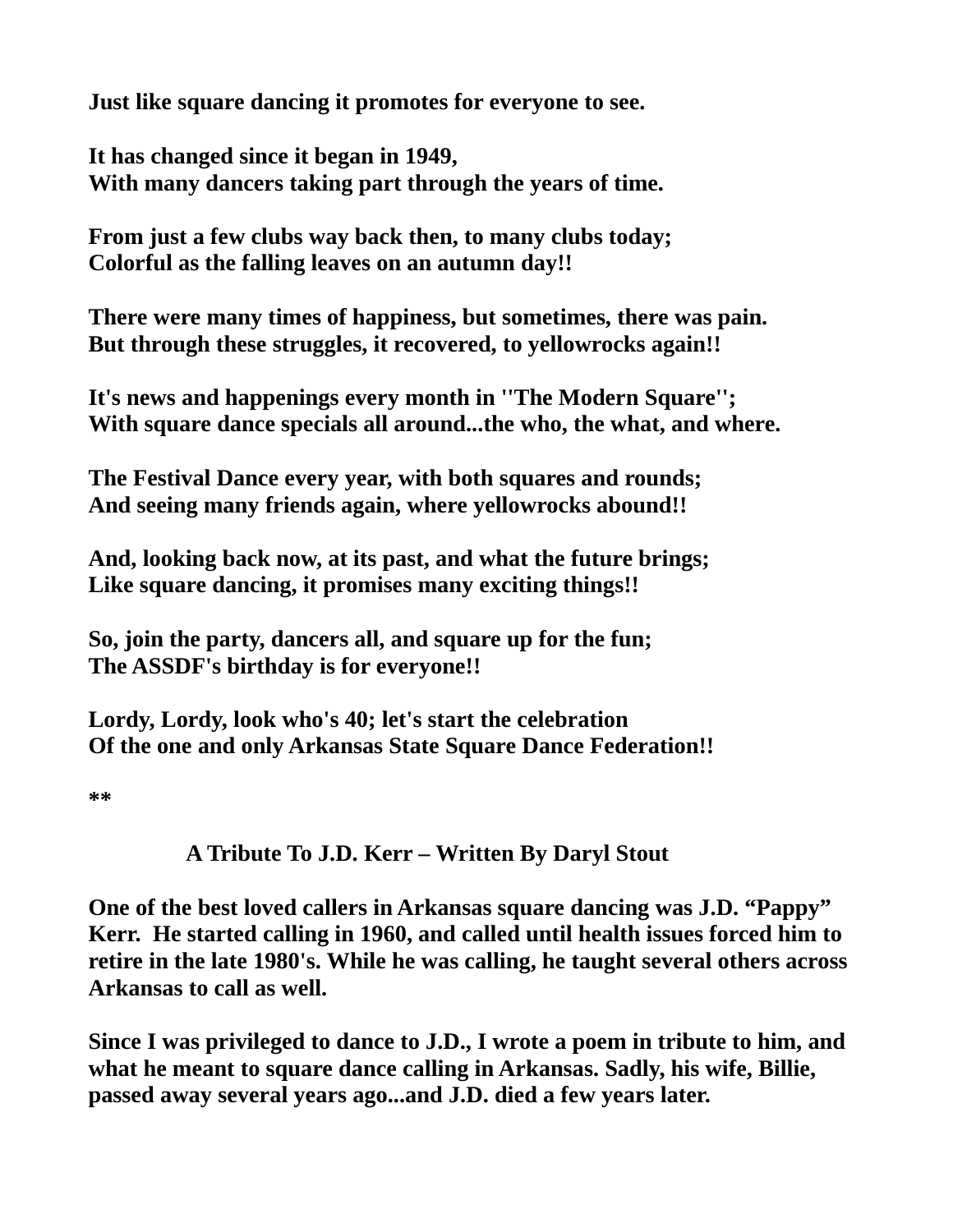**Excitement filled the square dance hall Whenever J.D. Kerr would call. We'd always rush at the chance To go where J.D. called a dance.**

**He called great Basic, Mainstream, and Plus At every dance without a fuss. He made you listen, without debate; Catching when you'd anticipate!!**

**No matter the level of the floor, He'd have the dancers begging for more. With just a small group of calls in line, He'd call a dance that would blow your mind!!**

**Through these years, we've had a ball, Dancing to his patter and singing calls. He'd never leave you on the spot When he'd call ICE COLD or GO RED HOT!!**

**He taught many folks over the years In learning this activity with good cheer. Like him each week in the hall, He taught several folks to learn to call.**

**Sadly now, those days are past, But the memories will ever last. Remembering these days, happiness rules, Even when his calling was "dirty pool"!!**

**And so, J.D., your square dance friends, Thank you for memories that never end. We miss your calling, with no regrets, We wish you and Billie the very best.**

**\*\***

 **A Tribute To "Wild Bill" Wilder – Written By Daryl Stout**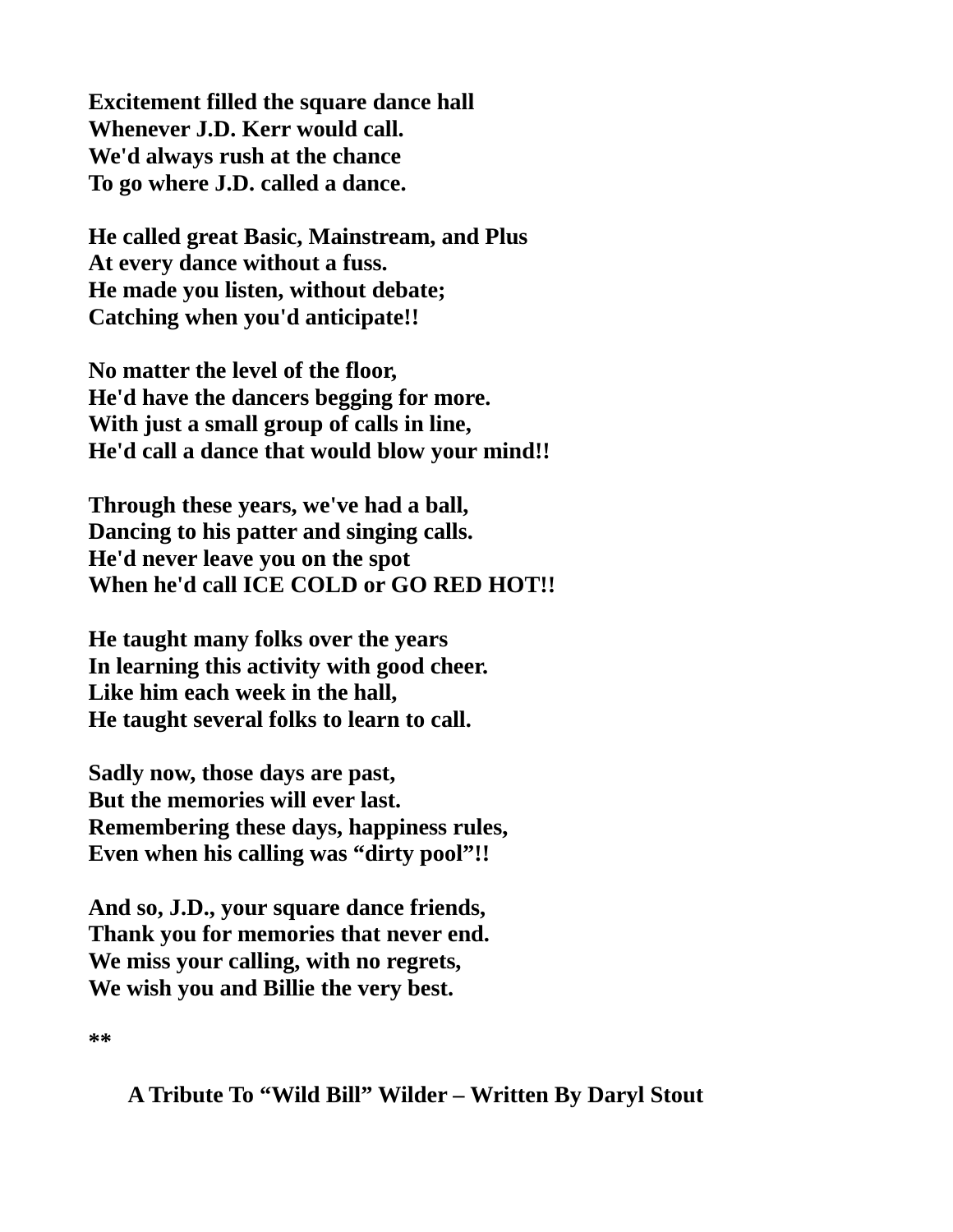**Another one of the best loved callers in Arkansas square dancing was a caller named ''Wild Bill'' Wilder.**

**He started calling around the same time that J.D. ''Pappy'' Kerr began calling. Health issues in late 2013 forced him to scale back his calling.** 

**Since I was also privileged to dance to Bill, I wrote a poem in tribute to him as well, and what he meant to square dance calling in Arkansas. Sadly, his wife, Barbara, passed away only a few months before Bill did.**

**\*\***

**When "Wild Bill" Wilder called a dance, it was such a joy. His baritone voice, took the music; of every song, employed. Whether it was a pattern call, or singing call done there. It was an experience, that many dancers shared.**

**He'd weave a pattern like a quilt, with every pattern call. With the choreography, he just had a ball. Then he took the singing calls, with melodious tone. The squares danced to the great voice, that was all his own.**

**Whether "Rubber Dolly" there, for his patter choice; Or for "Green Green Grass Of Home", with his singing voice. Or even with some other record, that he'd pick to play. He made every square dance fun, all along the way.**

**For over fifty years, he called, with many dancing tips. Focused on each call command, from his tone filled lips. And the many clubs he served, as caller through the years. In Arkansas and elsewhere, yes...he brought good times and cheer.**

**Hoedowners, or Twin City Stars, or other clubs that danced. Or even on Mount Nebo there, we'd jump at the chance. To square up, to what would be, a good time had by all. Whether he did patter there, or a singing call.**

**He called on special weekends, too, both in and out of state. He'd call in mornings, afternoons; evenings, nights, so late.**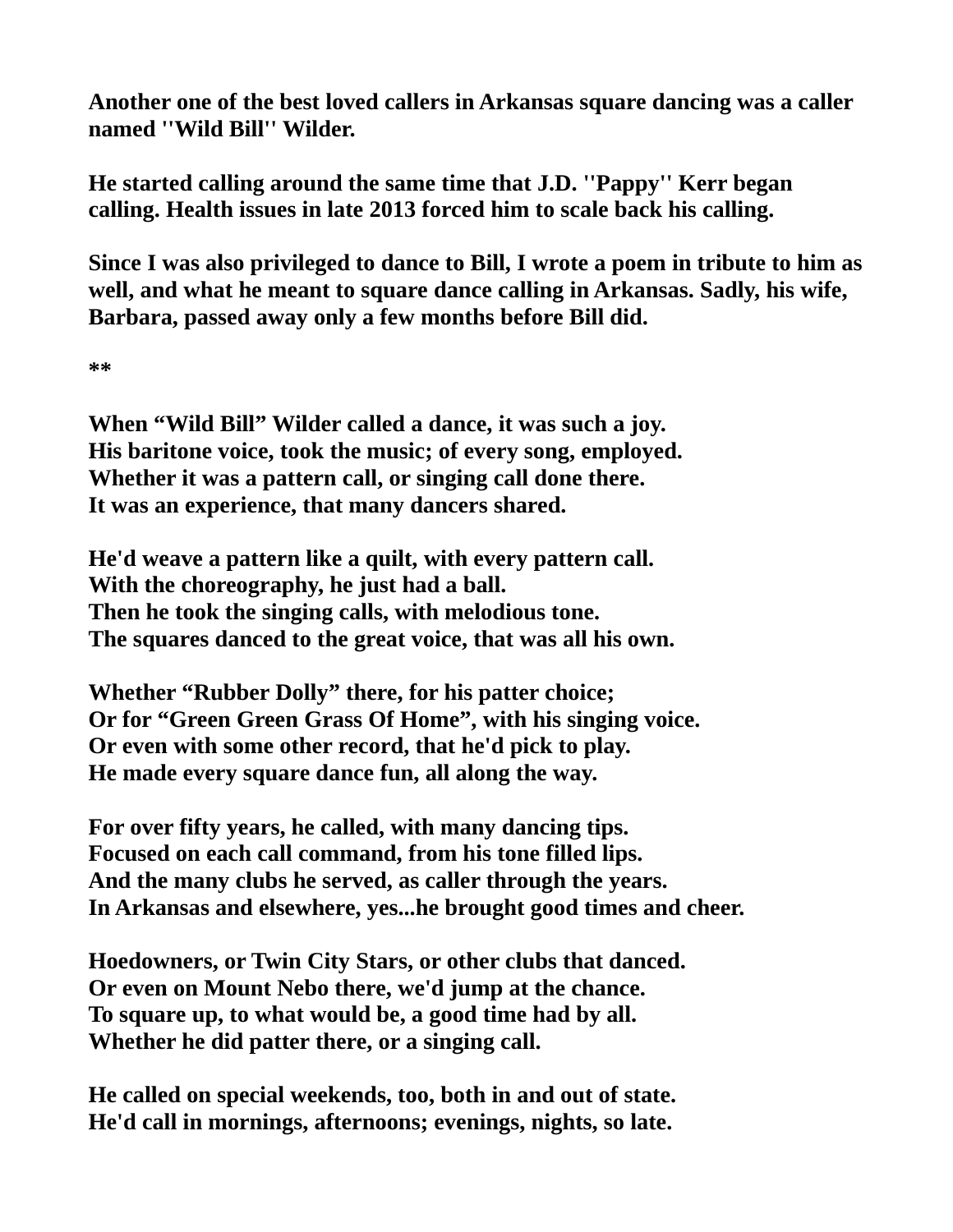**A new journey every tip, it really was a treat. "Allemande left your corner now!! I'm going to go eat!!"**

**He made dancing a fun time, when the squares broke down. When "Yang! Yang! Yang!" he would say, echoed all around. Laughter then would fill the room, at what just occurred. Even though we thought some calls were totally absurd!!**

**Even when he taught a class, to bring new dancers in. He lovingly instructed, in what meant so much to him. First Basic, Mainstream, and then Plus, so many calls to learn. But, yellowrocks did there abound; at each tip, and turn.**

**For many years, his faithful taw, stood by his side there. Barbara meant so much to him, and danced in many squares. Both now in The Eternal Square, both sorely will be missed. The memories of both of them, would fill a ton of lists.**

**While he and his taw are now gone, the memories remain. The laughter and the good times there, help to ease the pain. If there ever was a list, for a Callers Hall Of Fame; "Wild Bill" Wilder would surely be, there among the names.**

**\*\***

**Lastly, here is a list of all cities for the National Square Dance Convention (NSDC). Billed as "The World's Greatest Square Dance Event", it's held in a different city the 4 days up until the last Saturday of June each year. The NSDC is considered the pinnacle of a dancer's career.**

**Originally, large crowds from the US, Canada, and around the world, would flock to these cities for 4 days of dancing, workshops, forums, and more. At the 1994 NSDC in Portland, Oregon...there were nearly 22,000 dancers in attendance.** 

**The next year, in 1995, in Birmingham, Alabama...attendance dropped 50% – and has been going down ever since. Some years, there weren't even 5000 registered or in attendance. To make matters worse, with the arrival of the CoronaVirus (COVID-19) in late 2019 and early 2020, numerous square and**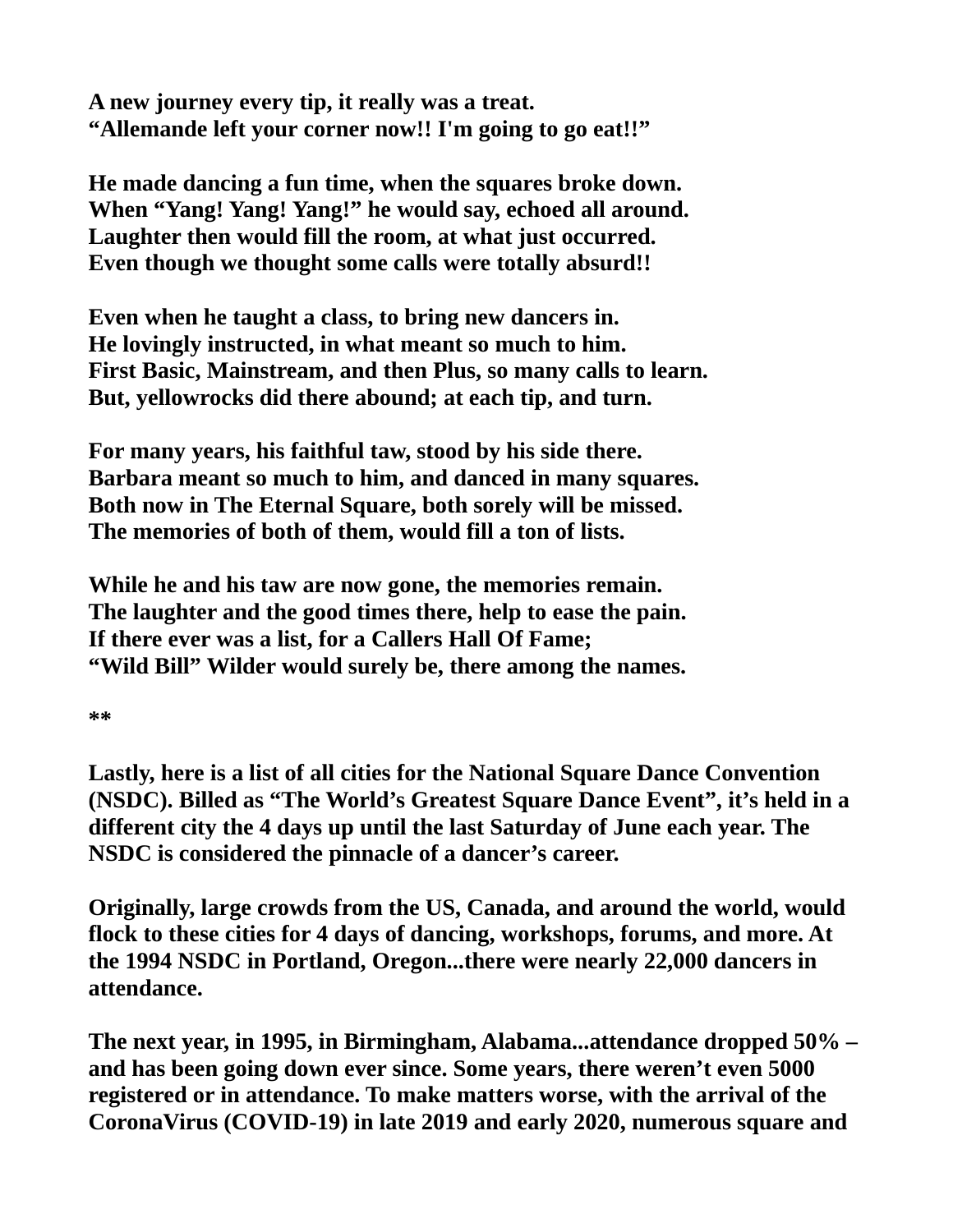**round dance festivals were canceled...due to strict health department guidelines (social distancing, masks, etc.)...and it even forced the cancellation of the 2020 NSDC which was to be in Spokane, Washington.**

**1952 Riverside, California 1953 Kansas City, Kansas 1954 Dallas, Texas 1955 Oklahoma City, Oklahoma 1956 San Diego, California 1957 St. Louis, Missouri 1958 Louisville, Kentucky 1959 Denver, Colorado 1960 Des Moines, Iowa 1961 Detroit, Michigan 1962 Miami Beach, Florida 1963 St. Paul, Minnesota 1964 Long Beach, California 1965 Dallas, Texas 1966 Indianapolis, Indiana 1967 Philadelphia, Pennsylvania 1968 Omaha, Nebraska 1969 Seattle, Washington 1970 Louisville, Kentucky 1971 New Orleans, Louisiana 1972 Des Moines, Iowa 1973 Salt Lake City, Utah 1974 San Antonio, Texas 1975 Kansas City, Kansas 1976 Anaheim, California 1977 Atlantic City, New Jersey 1978 Oklahoma City, Oklahoma 1979 Milwaukee, Wisconsin 1980 Memphis, Tennessee 1981 Seattle, Washington 1982 Detroit, Michigan 1983 Louisville, Kentucky 1984 Baltimore, Maryland 1985 Birmingham, Alabama 1986 Indianapolis, Indiana**